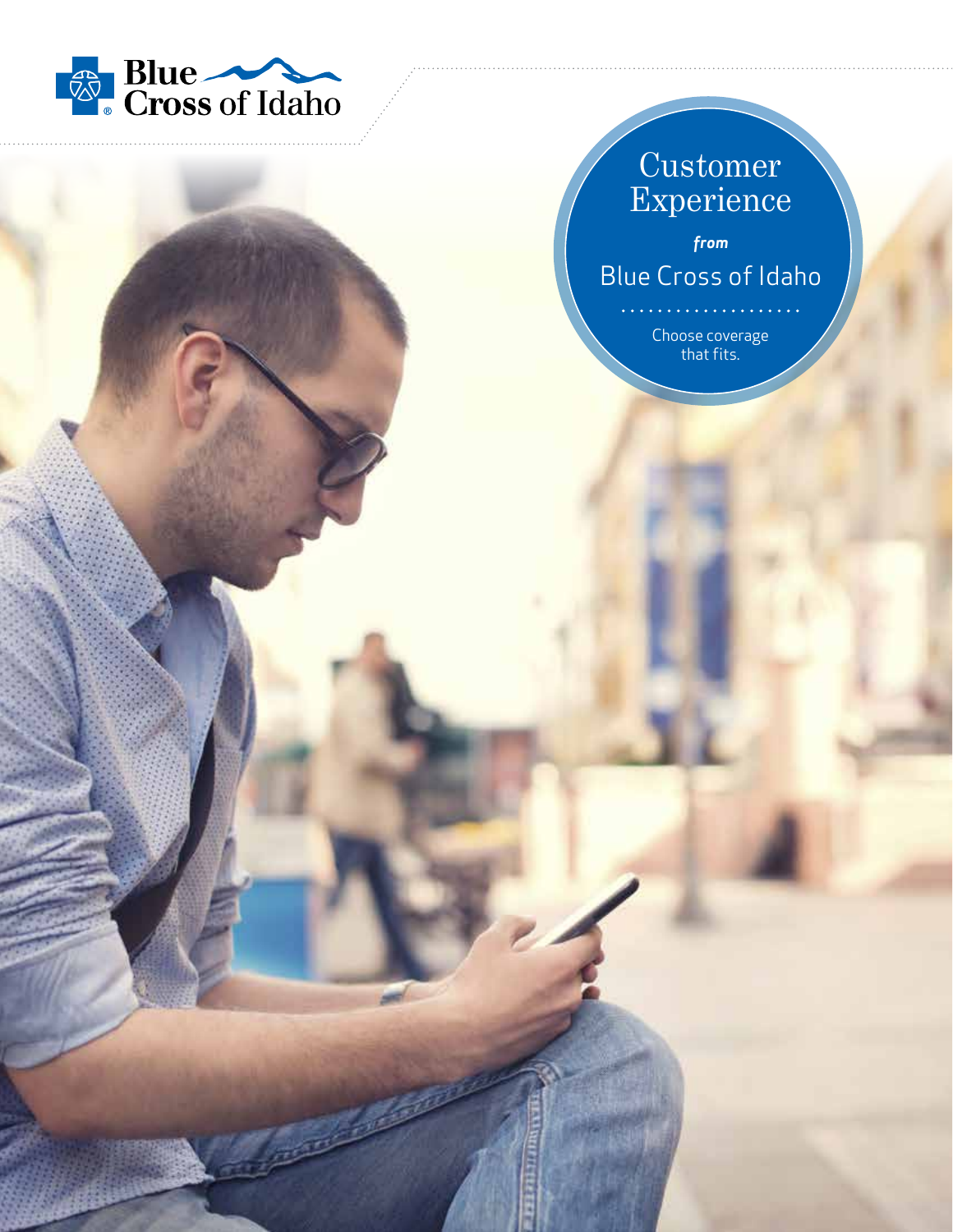# **Our Focus — An Exceptional Customer Experience for You**

### **FOR YOUR EMPLOYEES**

that add value to your benefits package. You have to balance the We want your employees to have the information they need to make the right decisions about their healthcare. To ensure this, we target three areas for evaluation and improvement: customer perspective, employee awareness, and what we call critical moments.

### **WORKING WITH YOUR HEALTHCARE PARTNERS**



Our focus on the customer experience doesn't end with you and your employees. We work with your other partners to ensure your employees and their families have a seamless experience with their benefits. We focus on creating products

### **Critical Moments — When Your Employees Need Us**

**FOR YOUR COMPANY**

benefits you offer with the rising costs of healthcare. We can help by improving the cost and quality of every aspect of your health insurance plan.

In our drive to provide an exceptional customer experience, we've outlined what we call critical moments. When your employees and their family members need us most, we work to make things easier. We help them understand how to use their coverage, provide cost estimates and service locations, and offer alternatives to treatments or procedures when appropriate.

### **New to my benefits**

- From the moment one of your employees enrolls in Blue Cross of Idaho coverage, we are working toward an exceptional experience.
- To do that, we believe our members should be able to easily understand their benefits and costs and have the information they need to make good decisions about their healthcare before they make their first appointment.
- We strive to continually educate our members about their insurance. We evaluate the ways we interact with our members and are continually on the path to make the process more helpful and easier to understand.

#### **When I need medical care**

- When employees or family members need medical care they have enough to worry about. That's why we give them our CostAdvisor<sup>™</sup> and Mobile App; tools that provide clarity and predictability about their health insurance. That way they can keep their focus where it belongs — on themselves.
- With CostAdvisor, your employees can quickly see how much a service might cost, based on their benefit plan and out-of-pocket costs.
- **Our Mobile App brings up-to-date** benefit information, a provider search, nearby urgent care and more to your employees wherever they are.

#### **Knowing my coverage**

- $\blacktriangleright$  The healthcare world is rapidly changing. New technologies are constantly emerging and research continues to uncover more information about treatment efficacy and health outcomes.
- With Blue Cross of Idaho, your employees and their families have a partner in their corner who knows the ins and outs of healthcare.
- Sometimes that means we have to let members know a service won't be covered, but we don't stop until they understand the decision and know their healthcare options.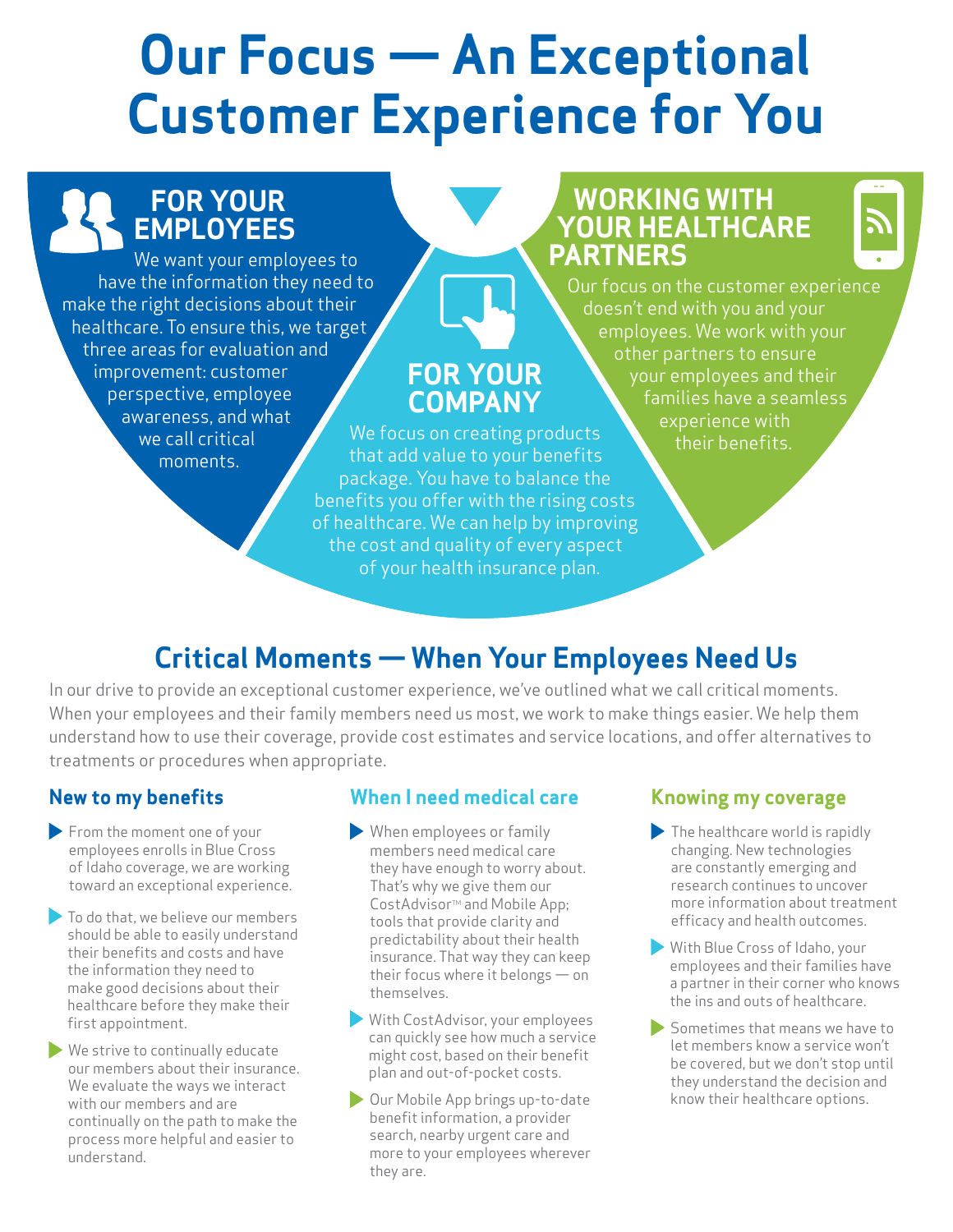

# The CostAdvisor helps your employees *know before they go*

The online CostAdvisor demystifies healthcare costs by lettings members compare physician and hospital costs side-by-side before their appointments. The cost calculator uses member-specific plan and claims data for accurate outof-pocket cost estimates for specific procedures and services.



### **CostAdvisorTM**

Gain clarity and predictability about healthcare and take the surprise out of health insurance. These tools can:

- Help members make decisions based on quality, cost and convenience
- Provide savings opportunities with personal messaging
- Promote care management programs for your employees



### **Cost Lookup**

Search for services based on your specific plan, network and location.

- A personal view of total service cost, including member cost and plan cost
- Bundled pricing details reveal how total cost is calculated
- A simple design for easy navigation and searching



#### **Ways to Save™ Alerts (BUY UP FOR ASC GROUPS)**

Save on common health needs like maintenance medications, physical therapy and chiropractic care. A clear, three-step process shows members exactly how to save.

- Targeted messages delivered monthly by email or text
- Customizable settings to distance, savings amount and more
- Finds savings for your specific network pharmacies, medical, dental and vision providers



# Access to your information *wherever, whenever.*

### **Mobile App**

Put your healthcare coverage information at the tips of your fingers wherever you go. You can check your benefits, see how much you've paid toward your deductible, look for providers, find the nearest urgent care facility or even send your member ID card directly to your doctor. Your mobile app can help you take care of your health, even when you're on the go.